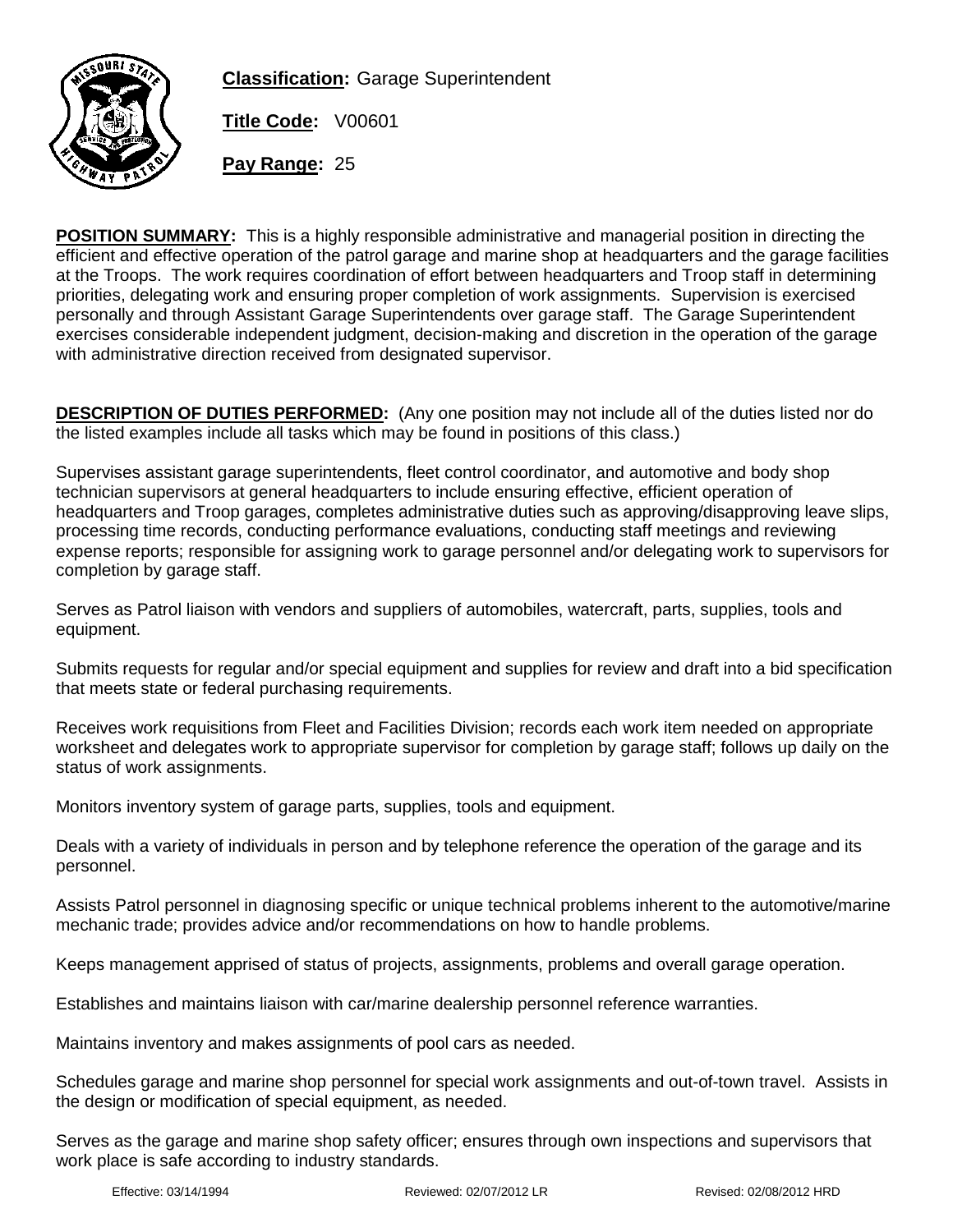## **Classification:** Garage Superintendent **Page 2** Page 2

Maintains required manual and electronic records.

Ensures that Patrol cars assigned to major metropolitan areas meet emissions regulation as prescribed by law for that area.

Inspects new/used cars and watercraft delivered for possible defects; completes necessary paperwork and takes photographs as needed to document same.

Performs job-related travel as needed.

Performs other related work as assigned.

## **REQUIRED KNOWLEDGE, SKILLS, AND ABILITIES:** Extensive knowledge of Patrol policies and procedures.

Extensive knowledge of the principles and techniques of supervision.

Knowledge of P.C. based fleet management system.

Knowledge of operating principles for all automotive systems and the industry accepted service and repair procedures for these systems.

Knowledge of the occupational hazards and safety precautions associated with the automotive/marine mechanic trade.

Knowledge of state purchasing requirements.

Knowledge of inventory methods and procedures.

Knowledge of emission regulations and hazardous material disposal requirements.

Ability to maintain various manual and electronic records and files.

Ability to position self and equipment necessary to repair and inspect Patrol vehicles and watercraft.

Ability to test drive vehicles and watercraft as required.

Ability to manage, develop and motivate subordinates.

Ability to plan, assign and monitor the work of others.

Ability to analyze routine and unique problem situations and make recommendations.

Ability to work independently and exercise discretion and judgment in the decision making process.

Ability to recognize safety hazards associated with the automotive/marine mechanic trade and provide corrective action.

Ability to work in varying climatic conditions.